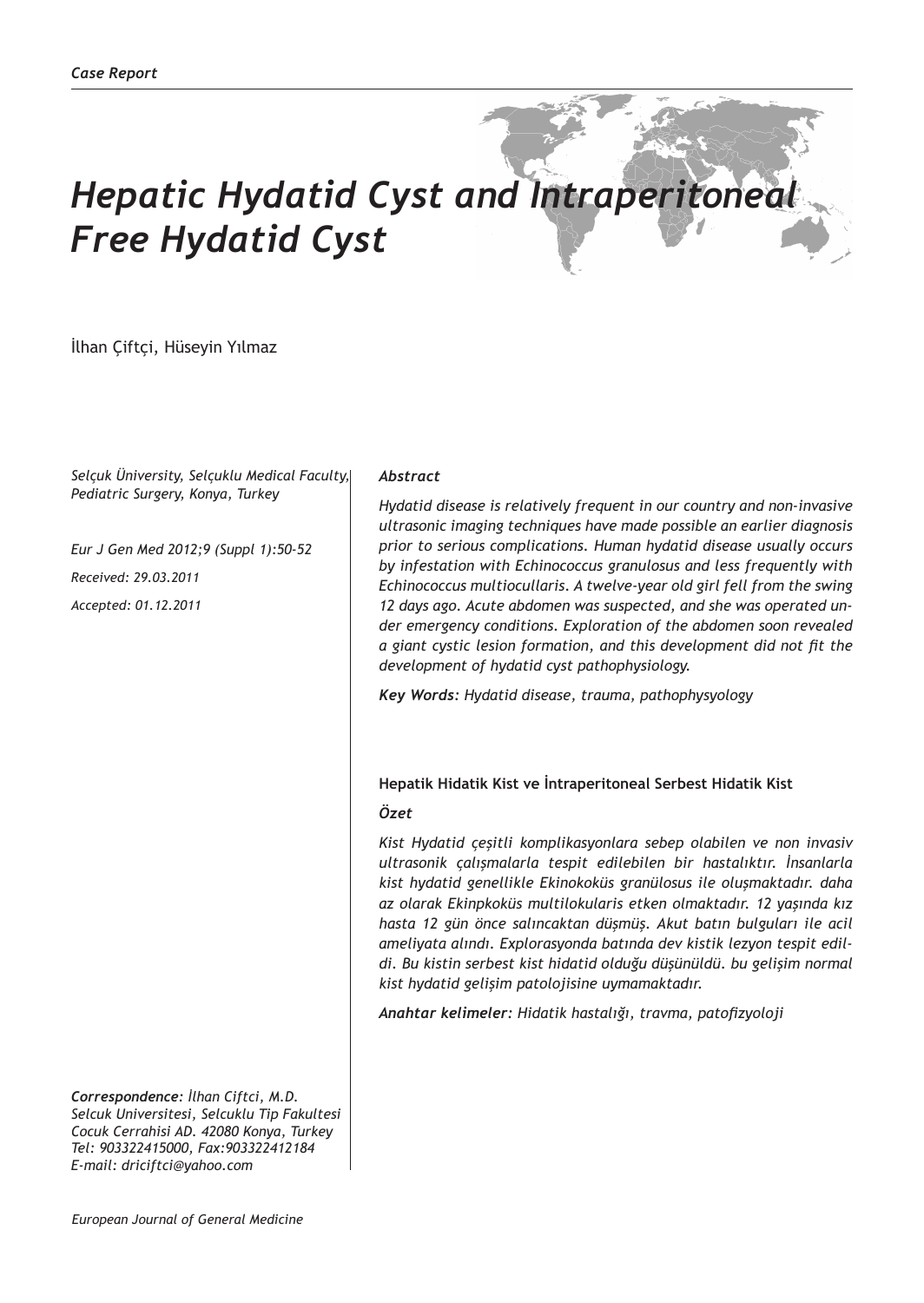## **INTRODUCTION**

Hydatid disease is relatively frequent in our country and non-invasive ultrasonic imaging techniques have made possible an earlier diagnosis prior to serious complications. Human hydatid disease usually occurs by infestation with Echinococcus granulosus and less frequently with Echinococcus multiocullaris(1,2). Humans receive the disease through enteral exposure and become accidental intermediate hosts (2,3). Hydatid disease is an endemic problem in Turkey as well as in sheep-breeding regions of the world (4). Hydatid disease may be located in any organ of the body. The most frequently involved organ is the liver (50% to 70%), while the lungs are the second most common site (20% to 30%) (5).

The cyst may be ruptured after trauma or spontaneously as a result of increased intracystic pressure (1). The most frequent complication is rupture of the cyst, either internally or externally, followed by secondary infection, anaphylactic shock, and liver displacement in decreasing frequency with the same order (3). Systemic anaphylactic reactions have been reported in 1.0% to 12.5% of patients with intraperitoneal rupture, and these complications may be life-threatening (2). Rupture of a hydatid cyst requires emergency surgical intervention (1).

# **CASE**

A twelve-year old girl fell from the swing 12 days ago. During the first twelve days, the patient had continuous abdominal pain. The children's outpatient clinic she applied to decided to hospitalize her to find out the reason for the increasing complaints. She was investigated during the 2 days of inpatient treatment. Abdominal pain increased, she had fever and then she was referred to our clinic because of vomiting. The patient's general health status is medium; she appeared painful, photophobic, body temperature: 39 degrees; respiratory chest movement decreased secondary to increased abdominal distension. All the four abdominal quadrants were sensitive with palpation and there was minimal muscular defense. Bowel sounds were decreased. The rectum was empty in rectal examination. Hemogram was normal, in the plain abdominal X-ray, small liquid-gas leveling was seen in the abdominal ultrasonogram: Too much intra-abdominal free fluid was seen. The posterior right lobe of liver is irregular. The patient was suspected of acute abdomen and was operated under emergency

conditions. Explorative laparotomy: Right paramedian abdominal incision was achieved by passing the layers, and abundant serous fluid was drained. A cystic formation white in color and wall thickness approximately 15 cm was observed at the level of umbilicus near the midline. The formation dissected from the tissues with careful blunt dissections. The mass was removed completely (Figure 1). Vesicles were filled with plenty of abdominal material. Debridement of the abdominal areas was made with blunt dissections and povidine iodine pads were used. One pouch 3x3 cm in size was found in the right lobe of the liver. Debridement was performed on the base of the ruptured cyst. Fascia and skin were closed separately. The patient received post-operative Andazol treatment. Currently, the patient is still under follow-up at month 36. Recurrence was not detected at the time of writing this report.

## **DISCUSSION**

AHydatid disease is caused by Taenia Echinococcus which, in its larval stage, induces the development of a cystic tumor. It is most frequently located in the liver, followed by the lung and unusual localizations (spleen, peritoneum, kidney, muscle, adrenal gland, ovary, pancreas, thyroid gland, pleura, diaphragm, brain and others) (6). Although unusual, secondary hydatid disease (7) is generally multiple in location (8). Symptoms vary according to anatomic location, and preoperative diagnosis requires a complex work-out including plain abdominal X-Rays, ultrasound scan, computerized tomography and serological tests. Hepatic hydatid cysts, if ruptured and discharged into peritoneal cavity, cause numerous secondary lesions and require adequate surgical treatment doubled by pre- and postoperative treatment with Albendazol. Residual disease will be followed by scheduled ultrasound scans and additional surgery will be scheduled if required. Surgery together with Albendazol treatment remains the treatment of choice, offering a good clinical result and an acceptable recurrence rate (9).

The incidence of rupture is about 3–17% in patients with liver cysts (10). Although Gonlugur et al. found a high rate of perforation (39%) in their patients, information about perforation status was present only for 69 patients out of 242. Consequently, this finding may be related to the patient selection. Out of 269 cases with abdominal involvement, anaphylactic shock was reported only in